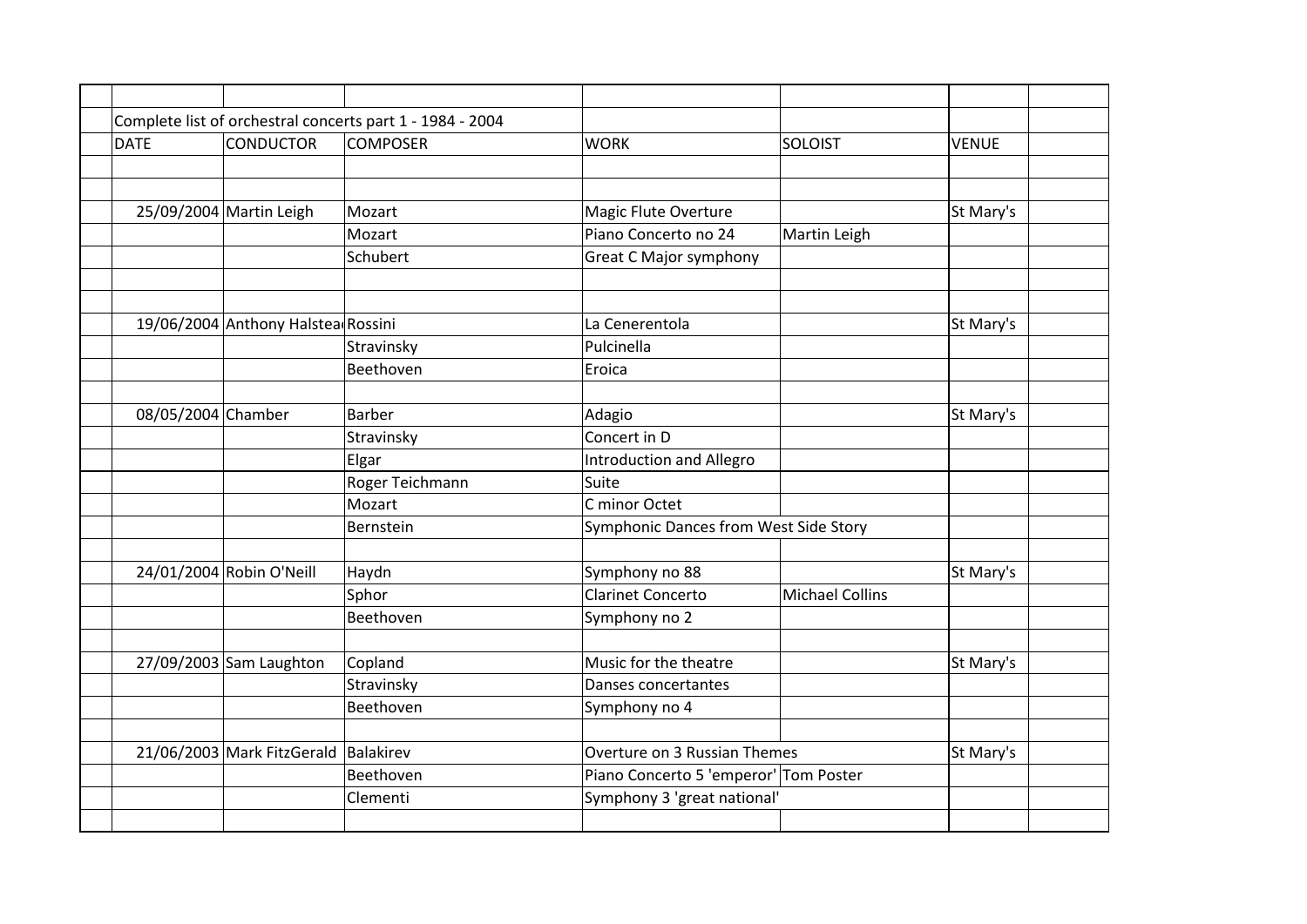| 10/05/2003 Chamber     |                          | <b>Bach</b>          | <b>Brandenburg 2</b>             |                                | St Mary's             |
|------------------------|--------------------------|----------------------|----------------------------------|--------------------------------|-----------------------|
|                        |                          | Boyce                | Symphony no 4                    |                                |                       |
|                        |                          | Zelenka              | Trio sonata No 5                 |                                |                       |
|                        |                          | Handel               | Arrival of Queen of Sheba        |                                |                       |
|                        |                          | Mussorgsky           | Pictures at an Exhibition        |                                |                       |
|                        |                          |                      |                                  |                                |                       |
|                        | 25/01/2003 Michael Lloyd | Mendelssohn          | Symphony No 4 Italian            |                                | St Mary's             |
|                        |                          | <b>Berlioz</b>       | Nuits d'ete                      | Serena Kay                     |                       |
|                        |                          | <b>Strauss</b>       | Duo Concertante                  | Roger Birnstingl, Julia Rayson |                       |
|                        |                          | Schoenberg           | 2nd chamber symphony             |                                |                       |
|                        |                          |                      |                                  |                                |                       |
|                        | 01/09/2002 Jacques Cohen | Haydn                | Symphony No.93                   |                                | St Mary's             |
|                        |                          | Cohen                | Elegy on a floating chord        |                                |                       |
|                        |                          | Finzi                | Prelude                          |                                |                       |
|                        |                          | Mozart               | Symphony No.39                   |                                |                       |
|                        |                          |                      |                                  |                                |                       |
|                        | 22/06/2002 Lev Parikian  | Rossini              | Suite No 2                       |                                | <b>Radley College</b> |
|                        |                          | Tchaikovsky          | Piano Concerto No 1              | lan Brown                      |                       |
|                        |                          | Beethoven            | Hungarian Sketches               |                                |                       |
|                        |                          | Haydn                | Symphony No 104                  |                                |                       |
|                        |                          |                      |                                  |                                |                       |
| 20/04/2002 Alex Briger |                          | Rossini              | Overture Italian Girl in Algiers |                                | St Mary's             |
|                        |                          | Tchaikovsky          | Violin Concerto                  | Kirsten le Strange             |                       |
|                        |                          | Beethoven            | Symphony 7                       |                                |                       |
|                        |                          |                      |                                  |                                |                       |
| 09/02/2002 Chamber     |                          | <b>Bach</b>          | <b>Brandenburg 3</b>             |                                | Holywell              |
|                        |                          | <b>Bach</b>          | <b>Brandenburg 5</b>             |                                |                       |
|                        |                          | Stravinsky           | <b>Stravinsky Octet</b>          |                                |                       |
|                        |                          | Francaix             | Decet                            |                                |                       |
|                        |                          | Vivaldi              | Sinfonia al santo sepulcro       |                                |                       |
|                        |                          | Jean-Francoix Michel | Rogations                        |                                |                       |
|                        |                          |                      |                                  |                                |                       |
|                        | 01/09/2001 Robin O'Neill | Webern               | Langsamer Satz                   |                                | St Mary's             |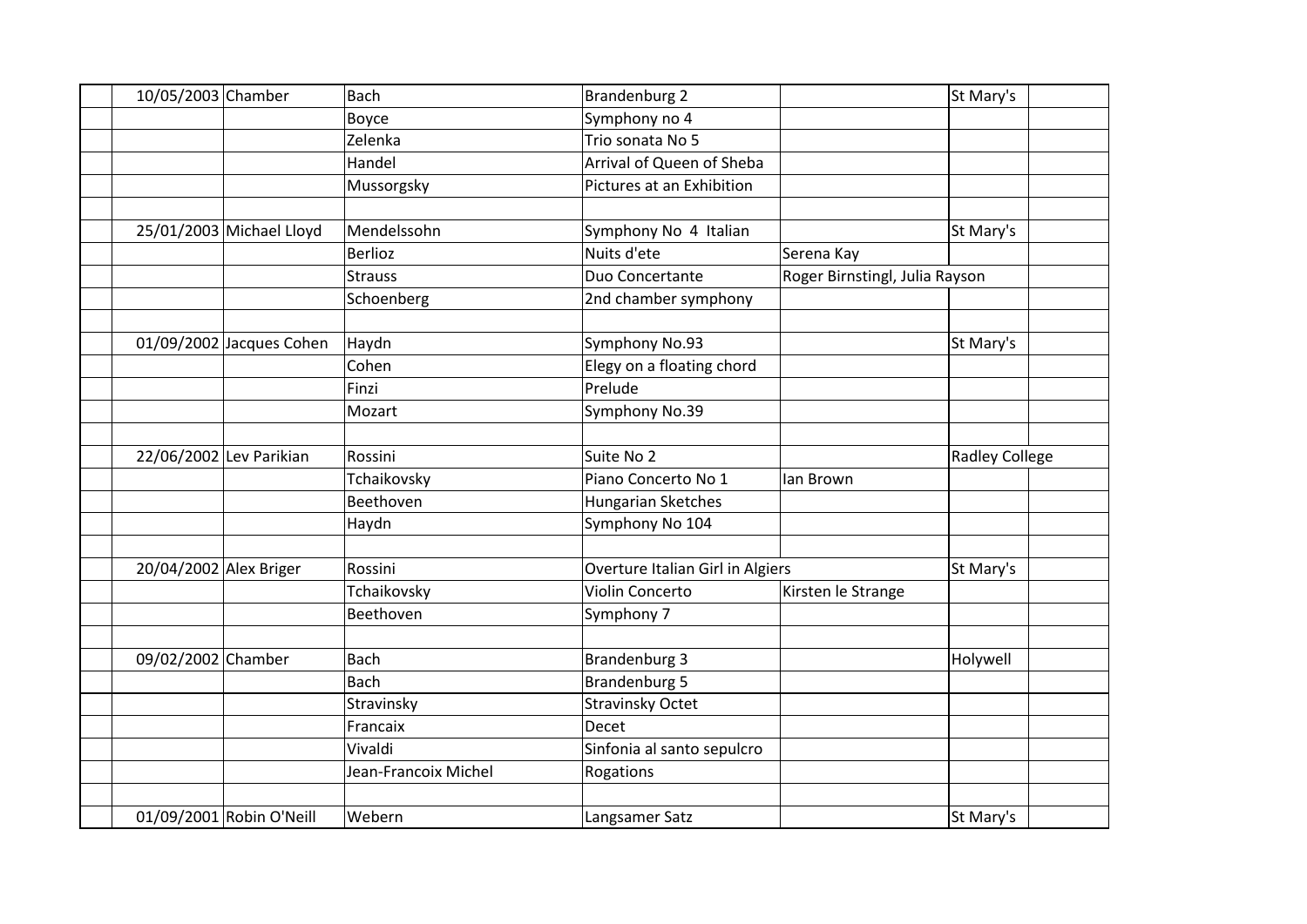|                                 | Mozart           | Horn Concerto No 4               | Lawrence Davies   |           |  |
|---------------------------------|------------------|----------------------------------|-------------------|-----------|--|
|                                 | <b>Sibelius</b>  | Pelleas & Melisande              |                   |           |  |
|                                 |                  |                                  |                   |           |  |
|                                 | Faure            | Pelleas & Melisande              |                   |           |  |
|                                 | Beethoven        | symphony 8                       |                   |           |  |
|                                 |                  |                                  |                   |           |  |
| 01/07/2001 lan Brown            | Beethoven        | Symphony 2                       |                   | St Mary's |  |
|                                 | <b>Dvorak</b>    | <b>Symphonic Variations</b>      |                   |           |  |
|                                 | Smetana          | <b>Blanik from Ma Vlast</b>      |                   |           |  |
|                                 |                  |                                  |                   |           |  |
| 05/05/2001 Michael Lloyd        | Vaughan Williams | Dives and Lazarus overture       |                   | St Mary's |  |
|                                 | Vaughan Williams | The Lark Ascending               | Sue Lynn          |           |  |
|                                 | Vaughan Williams | <b>Tallis Fantasia</b>           |                   |           |  |
|                                 | <b>Britten</b>   | Nocturne                         | Mark Lloyd        |           |  |
|                                 | Stravinsky       | <b>Dumbarton Oaks</b>            |                   |           |  |
|                                 |                  |                                  |                   |           |  |
| 27/01/2001 John Forster         | Mozart           | Symphony 31                      |                   | St Mary's |  |
|                                 | Ravel            | Piano Concerto in G              | Tom Poster        |           |  |
|                                 | Debussy          | Prelude a Lapres-midi dun faune  |                   |           |  |
|                                 | Poulenc          | Sinfonietta                      |                   |           |  |
|                                 |                  |                                  |                   |           |  |
| $11/11/2000$ Jacques Cohen      | Beethoven        | <b>Prometheus Overture</b>       |                   | St Mary's |  |
|                                 | <b>Delius</b>    | Song before Sunrise              |                   |           |  |
|                                 | <b>Tippett</b>   | Divertimento on Sellingers Round |                   |           |  |
|                                 | Mozart           | Symphony 41                      |                   |           |  |
|                                 |                  |                                  |                   |           |  |
| 30/09/2000 Guy Woolfenden Mehul |                  | Overture La Chasse               |                   | St Mary's |  |
|                                 | Woolfenden       | <b>Bassoon Concerto</b>          | Meyrick Alexander |           |  |
|                                 | <b>Strauss</b>   | Wind Serenade in Bb              |                   |           |  |
|                                 | <b>Dvorak</b>    | Symphony 8                       |                   |           |  |
|                                 |                  |                                  |                   |           |  |
| 17/07/1999 Neil Farrow          | Beethoven        | Violin Concerto                  | Joanna West       | St Mary's |  |
|                                 | Debussy          | <b>Petit Suite</b>               |                   |           |  |
|                                 | Milhaud          |                                  |                   |           |  |
|                                 |                  | Suite Francaise                  |                   |           |  |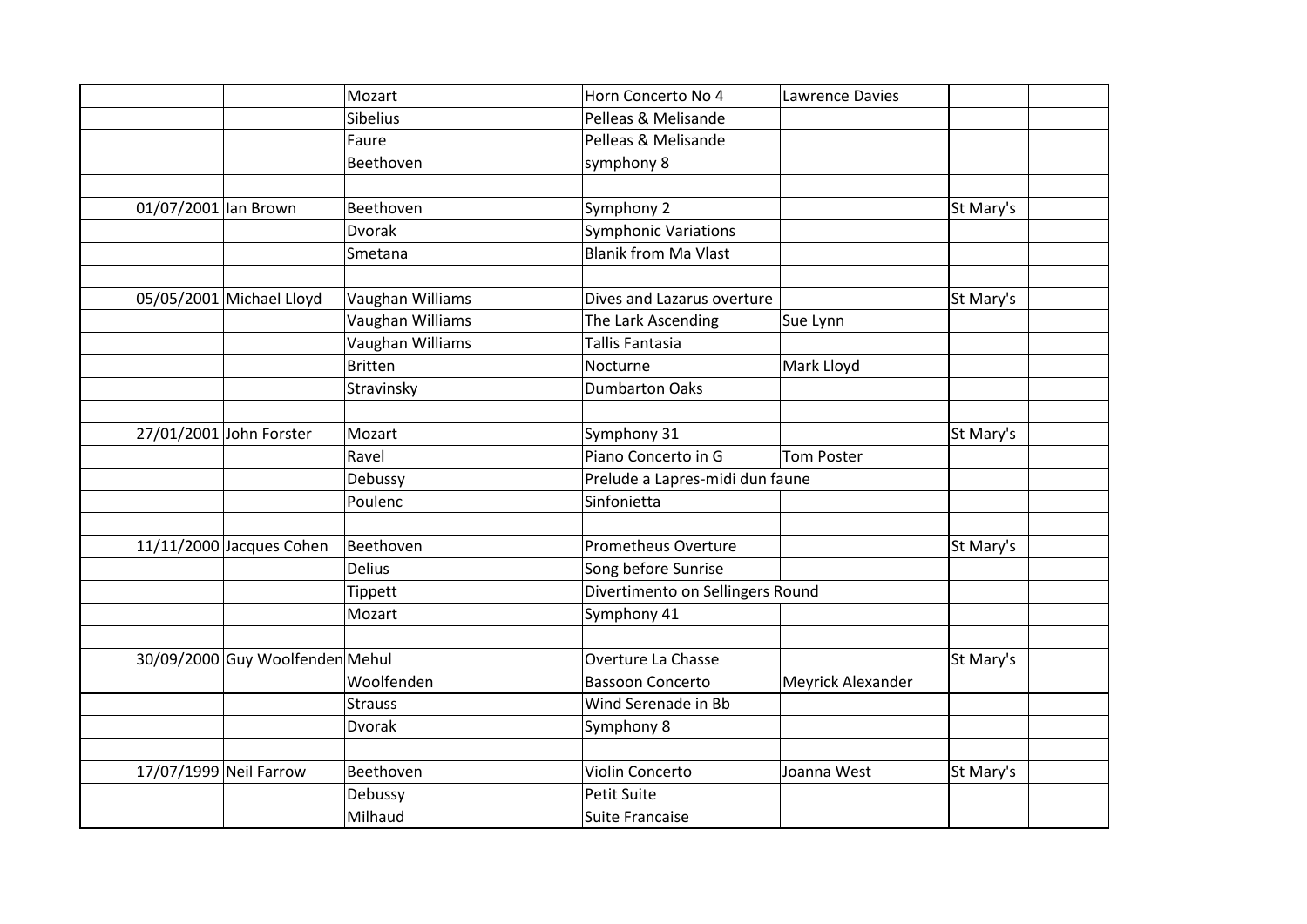|                           |                                    | Ravel                    | <b>Mother Goose</b>           |                     |           |
|---------------------------|------------------------------------|--------------------------|-------------------------------|---------------------|-----------|
|                           |                                    |                          |                               |                     |           |
|                           | 24/04/1999 Jacques Cohen           | <b>Hugh Collins Rice</b> | Robin's Lament                |                     | St Mary's |
|                           |                                    | Saint-Saens              | Cello Concerto                | Michael Atkinson    |           |
|                           |                                    | Beethoven                | Symphony No 7                 |                     |           |
|                           |                                    |                          |                               |                     |           |
| 17-20/02/1999 Neil Farrow |                                    | Gounod                   | Faust                         | with Opera Exchange | Amey Hall |
|                           |                                    |                          |                               |                     |           |
|                           |                                    |                          |                               |                     |           |
|                           | 23/01/1999 Mariette Richter Handel |                          | Concerto Grosso No 7 Bb       |                     | St Mary;s |
|                           |                                    | Vivaldi                  | <b>Spring Four Seasons</b>    | John Pringle        |           |
|                           |                                    | Mozart                   | Divertimento K138             |                     |           |
|                           |                                    | Mozart                   | 13 Wind Serenade              |                     |           |
|                           |                                    |                          |                               |                     |           |
|                           | 03/10/1998 Andrew Fardell          | Ravel                    | Le Tombeau de Couperin        |                     | St Mary's |
|                           |                                    | Copland                  | <b>Clarinet Concerto</b>      | Chris Atkinson      |           |
|                           |                                    | Haydn                    | Symphony No 104               |                     |           |
|                           |                                    |                          |                               |                     |           |
| 27/06/1998 lan Brown      |                                    | Rossini                  | <b>Barber of Seville</b>      |                     | St Mary's |
|                           |                                    | Shostakovitvch           | Cello Concerto No 1           | Jacqueline Johnson  |           |
|                           |                                    | Beethoven                | Symphony No 5                 |                     |           |
|                           |                                    |                          |                               |                     |           |
| 25/04/1998 Neil Farrow    |                                    | Mozart                   | The Magic Flute Overture      |                     | St Mary's |
|                           |                                    | Schubert                 | Unfinished Symphony           |                     |           |
|                           |                                    | Mozart                   | Sinfonia Concertante for Wind |                     |           |
|                           |                                    | Haydn                    | Symphony No 92 Oxford         |                     |           |
|                           |                                    |                          |                               |                     |           |
| 17-21/02/1998 Neil Farrow |                                    | Mozart                   | The Marriage of Figaro        | with Opera Exchange | Amey Hall |
|                           |                                    |                          |                               |                     |           |
| 02/01/1998 Neil Farrow    |                                    | Rossini                  | The Thieving Magpie           |                     | St Mary's |
|                           |                                    | Milhaud                  | La Creation du Monde          |                     |           |
|                           |                                    | Wagner                   | <b>Wessondonck Lieder</b>     | AnneTodd Howarth    |           |
|                           |                                    | Mozart                   | Symphony No 25                |                     |           |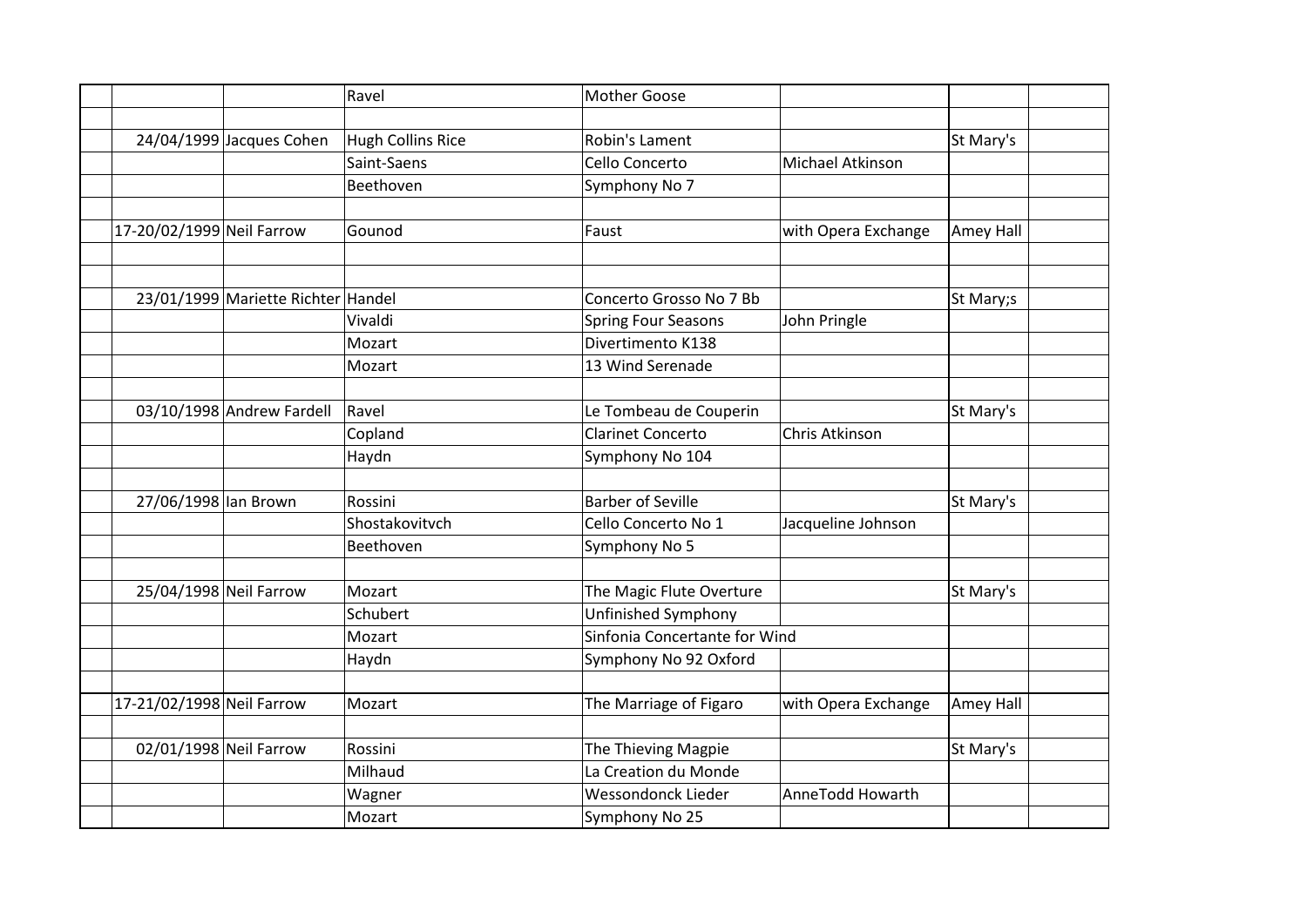| 27/09/1997 Jason Lai      |                            | Haydn            | SymphonyNo 59 Fire                                     |                                | St Mary's    |
|---------------------------|----------------------------|------------------|--------------------------------------------------------|--------------------------------|--------------|
|                           |                            | Dittersdorf      | Double Bass Concerto No 2 Philip Batten                |                                |              |
|                           |                            | <b>Arvo Part</b> | Cantum in Memorian Benjamin Britten                    |                                |              |
|                           |                            | Beethoven        | Symphony No 2                                          |                                |              |
|                           |                            |                  |                                                        |                                |              |
| 28/06/1997 Chamber        |                            | Dvorak           | <b>Wind Serenade</b>                                   |                                | <b>JDP</b>   |
|                           |                            | <b>Bach</b>      | Suite No 2                                             | Philip Hesketh, Robert Manasse |              |
|                           |                            | Suk              | <b>String Serenade</b>                                 |                                |              |
|                           |                            | Mozart           | Symphony No 29 in A                                    |                                |              |
|                           |                            |                  |                                                        |                                |              |
| 12/04/1997 lan Brown      |                            | Rossini          | Semiramide                                             |                                | St Mary's    |
|                           |                            | Beethoven        | Piano Concerto No 2 in Bb                              |                                |              |
|                           |                            | Schumann         | Symphony No 3 Rhenish                                  |                                |              |
|                           |                            |                  |                                                        |                                |              |
|                           |                            |                  |                                                        |                                |              |
| 18-22/02/1997 Neil Farrow |                            | <b>Bizet</b>     | Carmen                                                 | with Opera Exchange            | Amey Hall    |
|                           | 18/01/1997 Gerry Cornelius | Handel           | Concerto Grosso No 10                                  |                                | St Mary's    |
|                           |                            | Mozart           | Symphony No 35 Haffner                                 |                                |              |
|                           |                            | Jacques Cohen    | Elegy on a Floating Chord                              |                                |              |
|                           |                            | Haydn            | Symphony No 102 in Bb                                  |                                |              |
|                           |                            |                  |                                                        |                                |              |
|                           | 17/11/1996 Daniel Harding  | Wagner           | Siegfried Idyll                                        |                                | St Michael's |
|                           |                            | Mendelssohn      | <b>Violin Concerto</b>                                 | Priya Mitchell                 |              |
|                           |                            | Beethoven        | Symphony No 3                                          |                                |              |
|                           | 26/09/1996 Andrew Fardell  | Haydn            | Symphony No 67                                         |                                | St Mary's    |
|                           |                            | Mozart           | Concerto for Flute and Harp Robert Manasse, Helen Cole |                                |              |
|                           |                            | Kodaly           | <b>Summer Evening</b>                                  |                                |              |
|                           |                            | Martinu          | Sinfonietta La Jolla                                   |                                |              |
|                           |                            |                  |                                                        |                                |              |
| 29/06/1996 Leon Gee       |                            | Britten          | Les Illuminations                                      |                                | St Mary's    |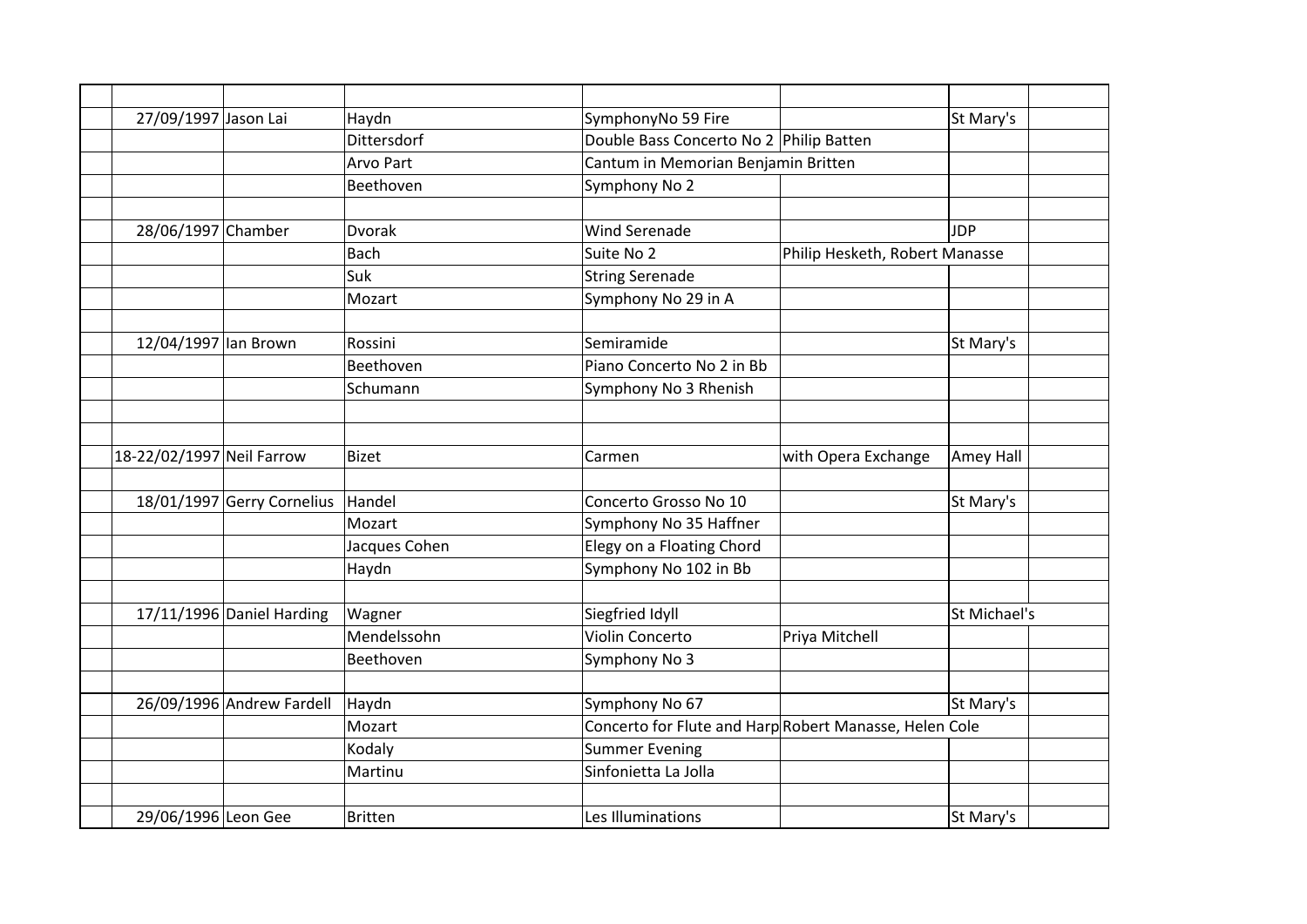|                             |                                      | Copland     | <b>Quiet City</b>               |                        |           |  |
|-----------------------------|--------------------------------------|-------------|---------------------------------|------------------------|-----------|--|
|                             |                                      | Stravinsky  | Pulcinella                      |                        |           |  |
|                             |                                      | Wagner      | Siegfried Idyll                 |                        |           |  |
|                             |                                      |             |                                 |                        |           |  |
|                             | 27/04/1996 Philip Hesketh            | Mozart      | Marriage of Figaro Overture     |                        | St Mary's |  |
|                             |                                      | Elgar       | Serenade for Strings            |                        |           |  |
|                             |                                      | Prokofiev   | Violin Concerto No 2            | David Juritz           |           |  |
|                             |                                      | Beethoven   | Symphony No 7                   |                        |           |  |
|                             |                                      |             |                                 |                        |           |  |
|                             | 20/01/1996 Gerry Cornelius           | Mendelssohn | Symphony No 5 Reformation       |                        | St Mary's |  |
|                             |                                      | Tchaikowsky | <b>Rococco Variations</b>       | Jacqueline Johnson     |           |  |
|                             |                                      | Milhaud     | Le Boeuf sur le Toit            |                        |           |  |
|                             |                                      |             |                                 |                        |           |  |
|                             | 21/10/1995 Guy Woolfenden Stravinsky |             | <b>Danses Concertantes</b>      |                        | St Mary's |  |
|                             |                                      | Nielsen     | Flute Concerto                  | Suzanne Godfrey        |           |  |
|                             |                                      | Mozart      | Andante for Flute and Orchestra |                        |           |  |
|                             |                                      | Schubert    | Symphony No 3                   |                        |           |  |
|                             |                                      |             |                                 |                        |           |  |
|                             | 13-15/07/1995 Daren Everhart         | Donizetti   | L'Elisir d'Amore                | with Opera Exchange    | Amey Hall |  |
|                             |                                      |             |                                 |                        |           |  |
|                             | 01/04/1995 Daniel Harding            | Schubert    | Symphony No 2 in Bb             |                        | St Mary's |  |
|                             |                                      | Mozart      | Violin Concert No 3             | Andrew Taylor          |           |  |
|                             |                                      | Haydn       | Symphony No 86 in D             |                        |           |  |
|                             |                                      |             |                                 |                        |           |  |
| 23-25/02/1995 Judith Sawyer |                                      | Mozart      | Cosi van Tutte                  | with Opera Exchange    | Amey Hall |  |
|                             |                                      |             |                                 |                        |           |  |
|                             | 21/01/1995 John Gibbons              | Sibelius    | Pelleas and Melisande Suite     |                        | St Mary's |  |
|                             |                                      | Hindemith   | Horn Concerto                   | <b>Richard Watkins</b> |           |  |
|                             |                                      | Beethoven   | Symphony No 4                   |                        |           |  |
|                             |                                      |             |                                 |                        |           |  |
|                             | 17/09/1994 Andrea Quinn              | Debussy     | <b>Petite Suite</b>             |                        | St Mary's |  |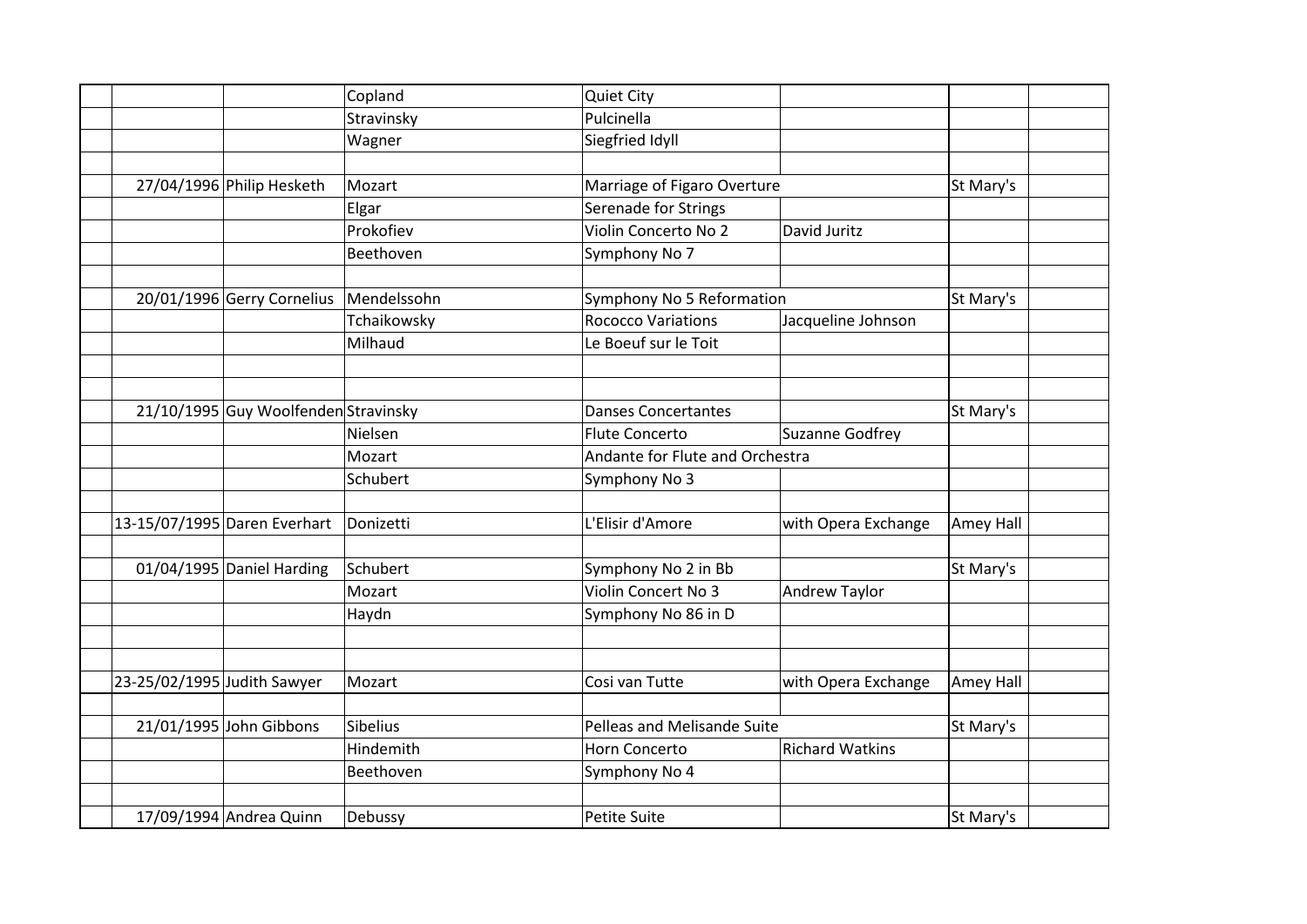|  |                                       | Saint-Saens      | Cello Concerto                      | Julia Graham          |               |  |
|--|---------------------------------------|------------------|-------------------------------------|-----------------------|---------------|--|
|  |                                       | Faure            | Masques et Bergamasques             |                       |               |  |
|  |                                       | Mozart           | Symhony No 31 Paris                 |                       |               |  |
|  |                                       |                  |                                     |                       |               |  |
|  | 19-24/07/1994 Michael Schnellir Verdi |                  | Nabucco                             | with Opera Exchange   | Dragon School |  |
|  |                                       |                  |                                     |                       |               |  |
|  | 18/06/1994 David Drummon Mendelssohn  |                  | Incidental Music Mids Night's Dream |                       | St Mary's     |  |
|  |                                       | Poulenc          | Concert Champetre                   | <b>Steven Devine</b>  |               |  |
|  |                                       | Vaughan Williams | Lark Ascending                      | Mariette Richter      |               |  |
|  |                                       | Kodaly           | <b>Summer Evening</b>               |                       |               |  |
|  |                                       |                  |                                     |                       |               |  |
|  | 23/04/1994 John Forster               | Berkeley         | Divertimento                        |                       | St Mary's     |  |
|  |                                       | Weber            | Clarinet cincerto No 1              | Sarah Miller          |               |  |
|  |                                       | <b>Delius</b>    | Intermezzo Fennimore and Gerda      |                       |               |  |
|  |                                       | Schubert         | Symphony No 6                       |                       |               |  |
|  |                                       |                  |                                     |                       |               |  |
|  | 22/01/1994 Mariette Richter Handel    |                  | Concerto Grosso No 5                |                       | St Mary's     |  |
|  |                                       | Walton           | Two pieces from Henry V             |                       |               |  |
|  |                                       | Vivaldi          | Concerto for Piccolo                | <b>Karen Wills</b>    |               |  |
|  |                                       | <b>Bach</b>      | Violin Concerto A Minor             | Mariette Richter      |               |  |
|  |                                       | Mozart           | Dvertimento No 1                    |                       |               |  |
|  |                                       |                  |                                     |                       |               |  |
|  | 16/09/1993 Paul Hoskins               | Rossini          | Italian Girl in Algiers Overture    |                       | St Mary's     |  |
|  |                                       | Rodrigo          | Concerto d'Aranjuez                 | <b>Gerald Garcia</b>  |               |  |
|  |                                       | <b>Sibelius</b>  | <b>Valse Triste</b>                 |                       |               |  |
|  |                                       | Beethoven        | Symphony No 8 in F                  |                       |               |  |
|  |                                       |                  |                                     |                       |               |  |
|  | 24/07/1993 Andrew Zreczyck Janacek    |                  | Suite for Strings                   |                       | St Mary's     |  |
|  |                                       | Mozart           | Violin Concerto k218                | <b>Thomas Tulacek</b> |               |  |
|  |                                       | Mendelssohn      | Symphony No 4 Italian               |                       |               |  |
|  |                                       |                  |                                     |                       |               |  |
|  | 08/05/1993 David Drummon Moeran       |                  | Sinfonietta                         |                       | St Mary's     |  |
|  |                                       | Francaix         | L'Horloge de Flore                  | Carolyn West          |               |  |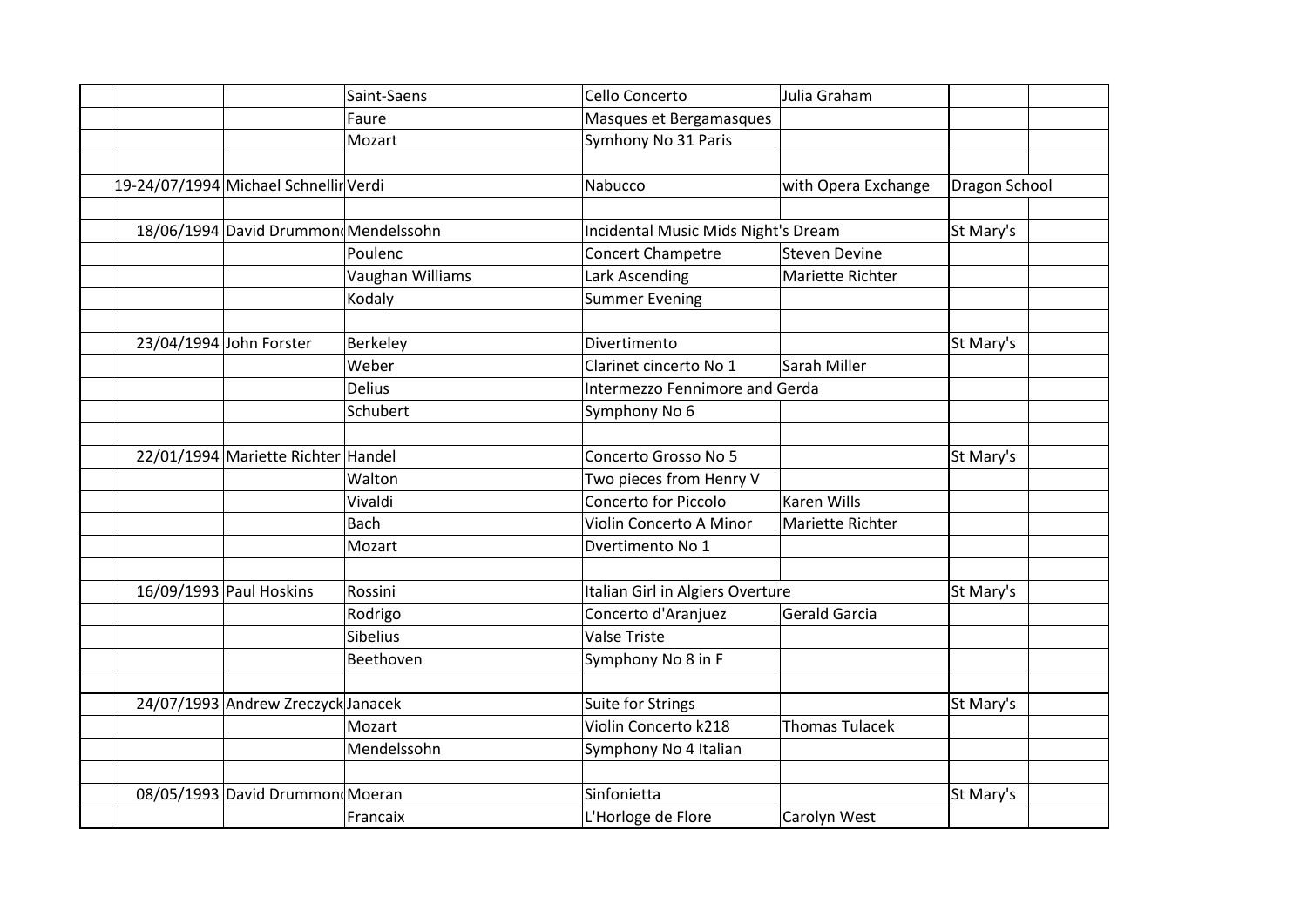|                           |                                  | Raff           | Sinfonietta for 10 wind instruments       |                     |           |  |
|---------------------------|----------------------------------|----------------|-------------------------------------------|---------------------|-----------|--|
|                           |                                  | Mozart         | Symphony No 31 Paris                      |                     |           |  |
|                           |                                  |                |                                           |                     |           |  |
| 23-27/02/1993 Mary Hodges |                                  | Verdi          | La Traviata                               | with Opera Exchange | Amey Hall |  |
|                           |                                  |                |                                           |                     |           |  |
|                           | 16/01/1993 John Gibbons          | Mozart         | Symphony No 38 Prague                     |                     | St Mary's |  |
|                           |                                  | <b>Bliss</b>   | Cello Concerto                            | <b>Tim Gill</b>     |           |  |
|                           |                                  | Ravel          | <b>Suite Mother Goose</b>                 |                     |           |  |
|                           |                                  | Dvorak         | <b>Czech Suite</b>                        |                     |           |  |
|                           |                                  |                |                                           |                     |           |  |
|                           | 12/09/1992 Stefan Hasler         | Mozart         | Symphony No 33                            |                     | St Mary's |  |
|                           |                                  | <b>Dvorak</b>  | Serenade for Strings                      |                     |           |  |
|                           |                                  | Pergolesi      | Two arias from Laudate Pue Miranda Rogers |                     |           |  |
|                           |                                  | Stravinsky     | Pulcinella                                |                     |           |  |
|                           |                                  |                |                                           |                     |           |  |
|                           | 11/07/1992 Andrea Quinn          | Beethoven      | Symphony No 1 in C                        |                     | St Mary's |  |
|                           |                                  | Mozart         | Horn Concerto No 2 in Eb                  | Anthony Langrish    |           |  |
|                           |                                  | Berkeley       | Serenade for Strings                      |                     |           |  |
|                           |                                  | Haydn          | Symphony No 100 Military                  |                     |           |  |
|                           |                                  |                |                                           |                     |           |  |
|                           | 04/04/1992 Simon Thompsor Mozart |                | Symphony No 25                            |                     | St Mary's |  |
|                           |                                  | <b>Strauss</b> | Oboe Concerto                             | Carolyn West        |           |  |
|                           |                                  | <b>Brahms</b>  | Serenade No 1                             |                     |           |  |
|                           |                                  |                |                                           |                     |           |  |
| 18-22/02/1992 Mary Hodges |                                  | Mozart         | The Magic Flute                           | with Opera Exchange | Amey Hall |  |
|                           |                                  |                |                                           |                     |           |  |
|                           | 18/01/1992 John Forster          | Beethoven      | Overture Leonora No 1                     |                     | St Mary's |  |
|                           |                                  | Mozart         | Piano Concerto No 23                      | John Forster        |           |  |
|                           |                                  | Faure          | Pavane                                    |                     |           |  |
|                           |                                  | <b>Bizet</b>   | Symphony No 1in C                         |                     |           |  |
|                           |                                  |                |                                           |                     |           |  |
|                           | 28/09/1991 Andrea Quinn          | Rossini        | Overture Semiramide                       |                     | St Mary's |  |
|                           |                                  | Nielsen        | <b>Clarinet Concerto</b>                  | Juliet Bucknall     |           |  |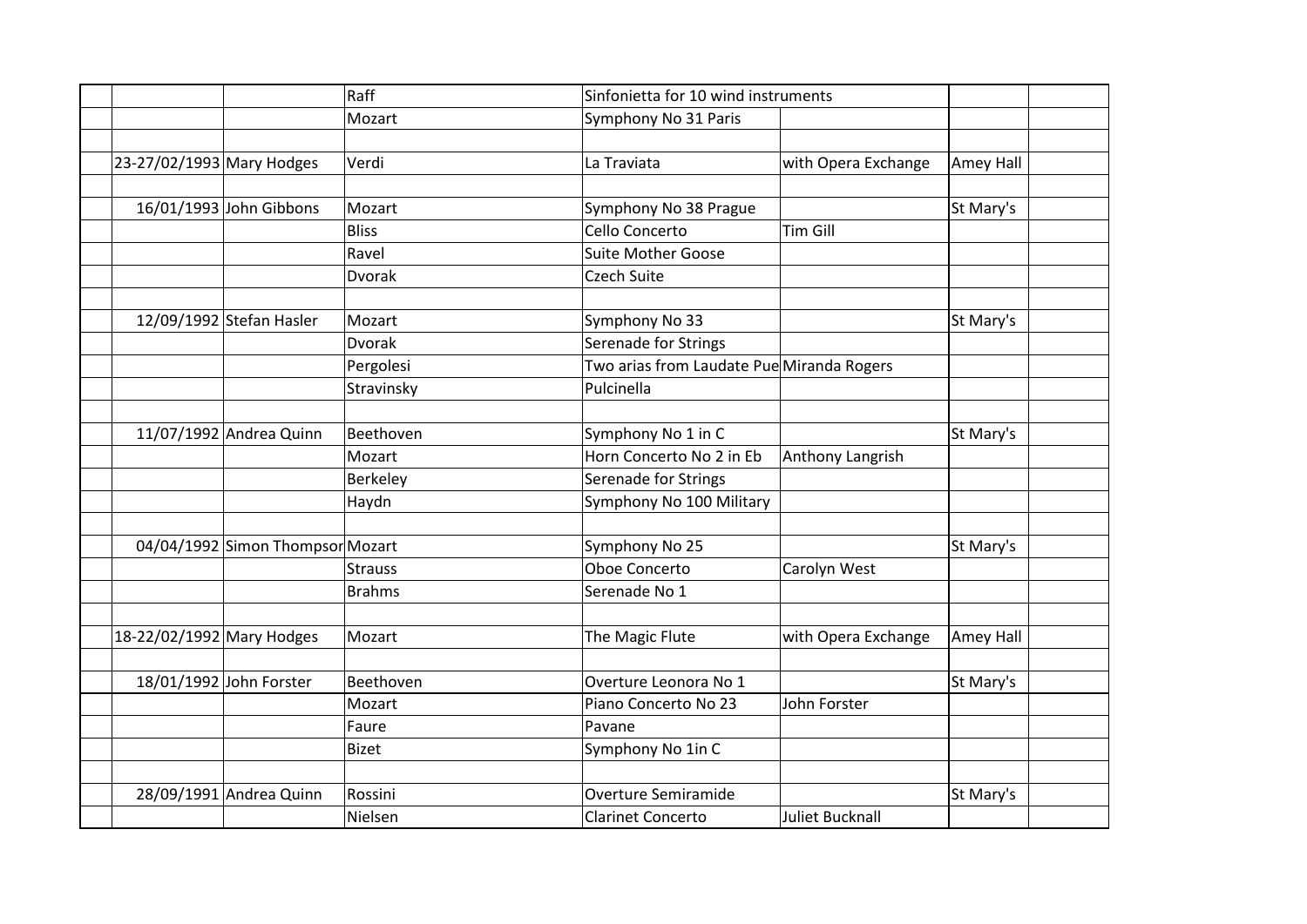|                           |                                  | Mendelssohn    | Symphony No 3 Scottish            |                                   |           |
|---------------------------|----------------------------------|----------------|-----------------------------------|-----------------------------------|-----------|
|                           |                                  |                |                                   |                                   |           |
|                           | 13/07/1991 Stefan Asbury         | Mozart         | Symphony No 29                    |                                   | St Mary's |
|                           |                                  | <b>Britten</b> | Les Illuminations                 | James Oxley                       |           |
|                           |                                  | Honegger       | Pastorale d'ete                   |                                   |           |
|                           |                                  | Haydn          | Symphony No 49                    |                                   |           |
|                           |                                  |                |                                   |                                   |           |
|                           | 08/04/1991 Simon Thompsor Haydn  |                | Symphony No 83 The Hen            |                                   | St Mary's |
|                           |                                  | Mozart         | Sinfonia Concertante              | <b>Helen and Douglas Paterson</b> |           |
|                           |                                  | Schubert       | Symphony no 5                     |                                   |           |
|                           |                                  |                |                                   |                                   |           |
| 19-23/02/1991 Mary Hodges |                                  | Mozart         | Don Giovanni                      | with Opera Exchange               | Amey Hall |
|                           |                                  |                |                                   |                                   |           |
|                           | 19/01/1991 Andrea Quinn          | Mozart         | Don Giovanni Overture             |                                   | St Mary's |
|                           |                                  | Prokofiev      | Violin Concerto No 2              | Peter Sheppard                    |           |
|                           |                                  | Beethoven      | Symphony No 4                     |                                   |           |
|                           |                                  |                |                                   |                                   |           |
|                           |                                  |                |                                   |                                   |           |
|                           | $02/12/1990$ Mary Hodges         | Boyce          | Symphony No 7                     |                                   | Holywell  |
|                           |                                  | Haydn          | Arianna a Naxos                   | Rebecca Martin                    |           |
|                           |                                  | <b>Bartok</b>  | Divertimento for String Orchestra |                                   |           |
|                           |                                  | Elgar          | Serenade for Strings              |                                   |           |
|                           |                                  |                |                                   |                                   |           |
|                           | 29/09/1990 Stefan Asbury         | Mendelssohn    | <b>String Symphony No 8</b>       |                                   | Amey Hall |
| 28/09/1990                |                                  | Mozart         | Piano Concerto k467               | David Jones                       | Holywell  |
|                           |                                  | Haydn          | Symphony No 92 Oxford             |                                   |           |
|                           |                                  |                |                                   |                                   |           |
|                           | 14/07/1990 Julian Clayton        | Sibelius       | Pelleas and Melisande             |                                   | St Mary's |
|                           |                                  | <b>Strauss</b> | Horn Concerto No 1                | <b>Brendan Thomas</b>             |           |
|                           |                                  | Haydn          | Symphony No 101 Clock             |                                   |           |
|                           |                                  |                |                                   |                                   |           |
|                           | 31/03/1990 Simon Thompsor Wagner |                | Siegfried Idyll                   |                                   | St Mary's |
|                           |                                  | Mozart         | <b>Clarinet Concerto</b>          | <b>Juliet Bucknall</b>            |           |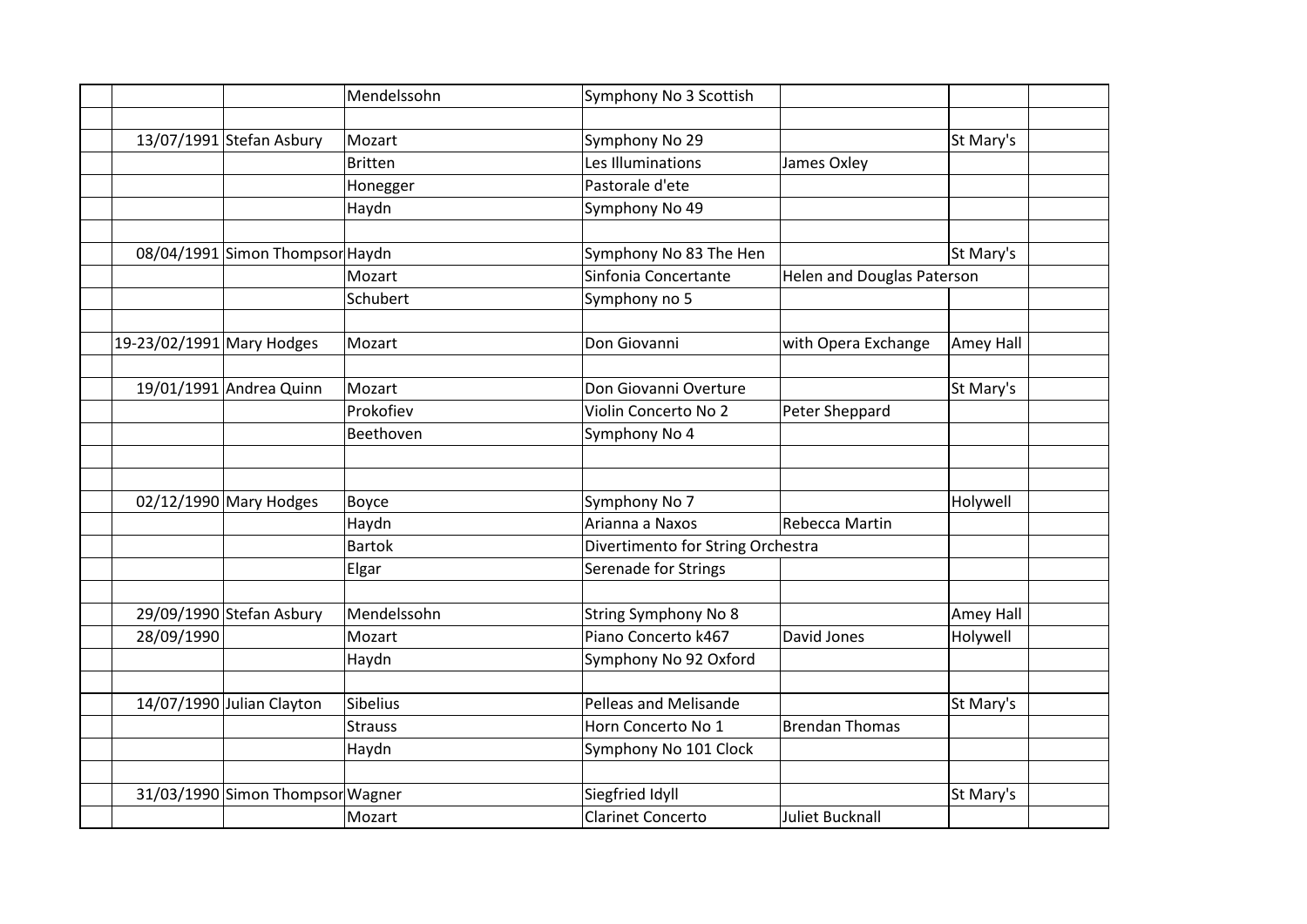|                           |                                    | Beethoven       | Symphony No 3 Eroica                                                    |                          |                         |  |
|---------------------------|------------------------------------|-----------------|-------------------------------------------------------------------------|--------------------------|-------------------------|--|
|                           |                                    |                 |                                                                         |                          |                         |  |
| 05-10/02/1990 Mary Hodges |                                    | Rossini         | The Italian Girl in Algiers                                             | with Opera Exchange      | Amey Hall               |  |
|                           |                                    |                 |                                                                         |                          |                         |  |
|                           | 02/12/1989 Stefan Asbury           | Mehul           | La Chasse de jeune Henri                                                |                          | St Mary's               |  |
|                           |                                    | Cherubini       | Hymne a la victoire                                                     | <b>Cherwell Singers</b>  |                         |  |
|                           |                                    | Mehul           | Symphony No 4                                                           |                          |                         |  |
|                           |                                    | Gossec          | Invocation                                                              |                          |                         |  |
|                           |                                    | Berlioz         | Fantasy on the Tempest                                                  |                          |                         |  |
|                           |                                    |                 |                                                                         |                          |                         |  |
|                           | 07/10/1989 Robert Hammers Schubert |                 | Overture in the Italian Style                                           |                          | St Mary's               |  |
|                           |                                    | Mozart          | Symphony No 40                                                          |                          |                         |  |
|                           |                                    | Gluck           | Dance of the blessed spirits                                            |                          |                         |  |
|                           |                                    | Haydn           | Symphony No 104                                                         |                          |                         |  |
|                           |                                    |                 |                                                                         |                          |                         |  |
|                           | 13/05/1989 Julian Clayton          | Beethoven       | <b>Ballet music from Prometheus</b>                                     |                          | St Mary's               |  |
|                           |                                    | Saint-Saens     | Navanaise                                                               |                          |                         |  |
|                           |                                    | Ravel           | <b>Tzigane</b>                                                          | Phillipa Clarke          |                         |  |
|                           |                                    | Mozart          | Symphony No 39                                                          |                          |                         |  |
|                           |                                    |                 |                                                                         |                          |                         |  |
| 11/02/1989 John Esaias    |                                    | Telemann        | Don Quixote                                                             |                          | Holywell                |  |
|                           |                                    | <b>Britten</b>  | Serenade for Tenor, Horn ar Adrian Thompson, Jonathan Barratt           |                          |                         |  |
|                           |                                    | JS Bach         | Brandenburg Concerto No 5 Chris Britton, Mariette Richter, Robin Kimber |                          |                         |  |
|                           |                                    | <b>CPE Bach</b> | Symphony No 1                                                           |                          |                         |  |
| 26/10/1988 John Esaias    |                                    | Rossini         | Italian Girl in Algiers Overture                                        |                          | Adderbury               |  |
| 27/10/1988                |                                    | Bruch           | Violin Concerto in G minor                                              | Priya Mitchell           | <b>Oxford Town Hall</b> |  |
|                           |                                    | Schubert        | Symphony No 3                                                           |                          |                         |  |
|                           |                                    |                 |                                                                         |                          |                         |  |
|                           |                                    |                 |                                                                         |                          |                         |  |
|                           | 23/06/1988 Gwynn Parry-Jon Britten |                 | Simple Symphony                                                         |                          | St Mary's               |  |
|                           |                                    | Hummel          | <b>Trumpet Concerto</b>                                                 | <b>Torbjorn Multmark</b> |                         |  |
|                           |                                    | <b>Brahms</b>   | Serenade No 1 in D                                                      |                          |                         |  |
|                           |                                    |                 |                                                                         |                          |                         |  |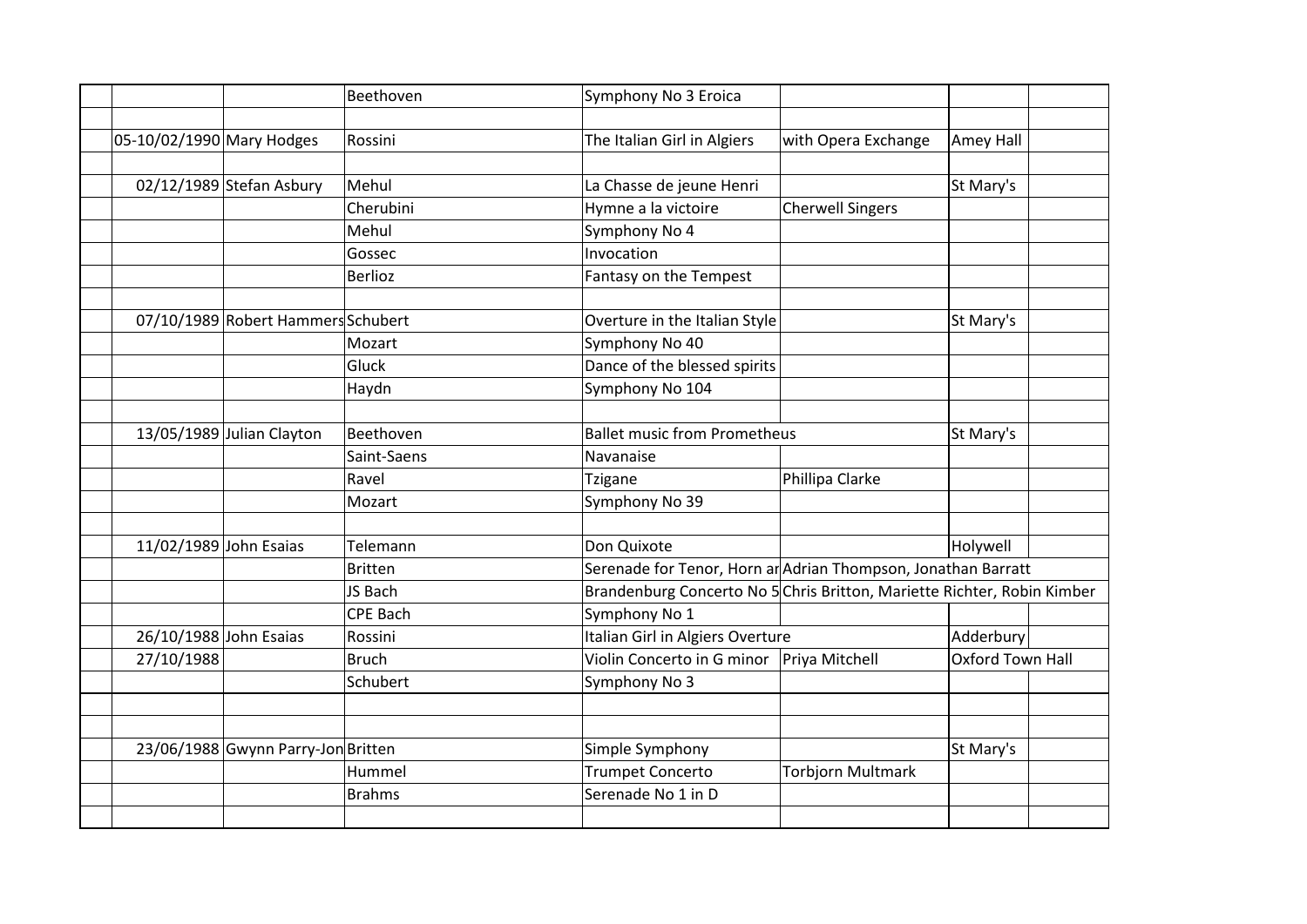| 01/11/1987 John Esaias |                                       | Beethoven     | <b>Prometheus Overture</b> |                            | St Mary's         |
|------------------------|---------------------------------------|---------------|----------------------------|----------------------------|-------------------|
|                        |                                       | Mozart        | Violin Concerto No 5       | Priya Mitchell             |                   |
|                        |                                       | <b>Barber</b> | Adagio for Strings         |                            |                   |
|                        |                                       | Prokofiev     | <b>Classical Symphony</b>  |                            |                   |
|                        |                                       |               |                            |                            |                   |
|                        | 16/09/1987 Mariette Richter Pachelbel |               | Canon and Gigue            |                            | Wolfson           |
|                        |                                       | Vivaldi       | Guitar Concerto P209       |                            |                   |
|                        |                                       | Handel        | Concerto Grosso            |                            |                   |
|                        |                                       | Elgar         | Serenade for Strings       |                            |                   |
|                        |                                       | Mozart        | Divertimento K136          | Christa and Malcolm Porter |                   |
|                        |                                       | Mendelssohn   | Divertimento K135          |                            |                   |
|                        |                                       |               |                            |                            |                   |
| 16/05/1987 John Esaias |                                       | Mozart        | Don Giovanni Overture      |                            | Wolfson           |
|                        |                                       | Mozart        | Sinfonia Concertante       | Christa and Malcolm Porter |                   |
|                        |                                       | Mendelssohn   | Symphony No 4 Italian      |                            |                   |
|                        |                                       |               | <b>Overture Tancredi</b>   |                            |                   |
|                        | 28/02/1987 Julian Clayton             | Rossini       |                            |                            | St Mary's         |
|                        |                                       | Haydn         | Cello Concerto in C        | Louise Hopkins             |                   |
|                        |                                       | Beethoven     | Symphony No 1              |                            |                   |
| 06/02/1987 John Esaias |                                       | Mozart        | Symphony No 1              |                            | St Mary's         |
|                        |                                       | Mozart        | Serenade for Winds K388    |                            |                   |
|                        |                                       | Mozart        | Symphony No 41 Jupiter     |                            |                   |
|                        |                                       |               |                            |                            |                   |
|                        | 10/06/1987 Roderick Sharpe Dvorak     |               | <b>Wind Serenade</b>       |                            | Woodstock         |
| 11/06/1987             |                                       | Mozart        | Flute Concerto in D        | <b>Mariona Ackrill</b>     | St Mary's         |
|                        |                                       |               |                            |                            |                   |
|                        |                                       | Prokofiev     | Peter and the Wolf         | Jenny Bostock narrator     |                   |
|                        | 05/12/1986 Roderick Sharpe Haydn      |               | Overture in D              |                            | Holywell          |
| 06/12/1986             |                                       | Mozart        | Piano Concerto No 23       | Mariette Richter           | <b>St Andrews</b> |
|                        |                                       | Mozart        | Aria Ch'io mi scordi di te | <b>Sally Terris</b>        |                   |
|                        |                                       | Schubert      | Symphony No 5              |                            |                   |
|                        |                                       |               |                            |                            |                   |